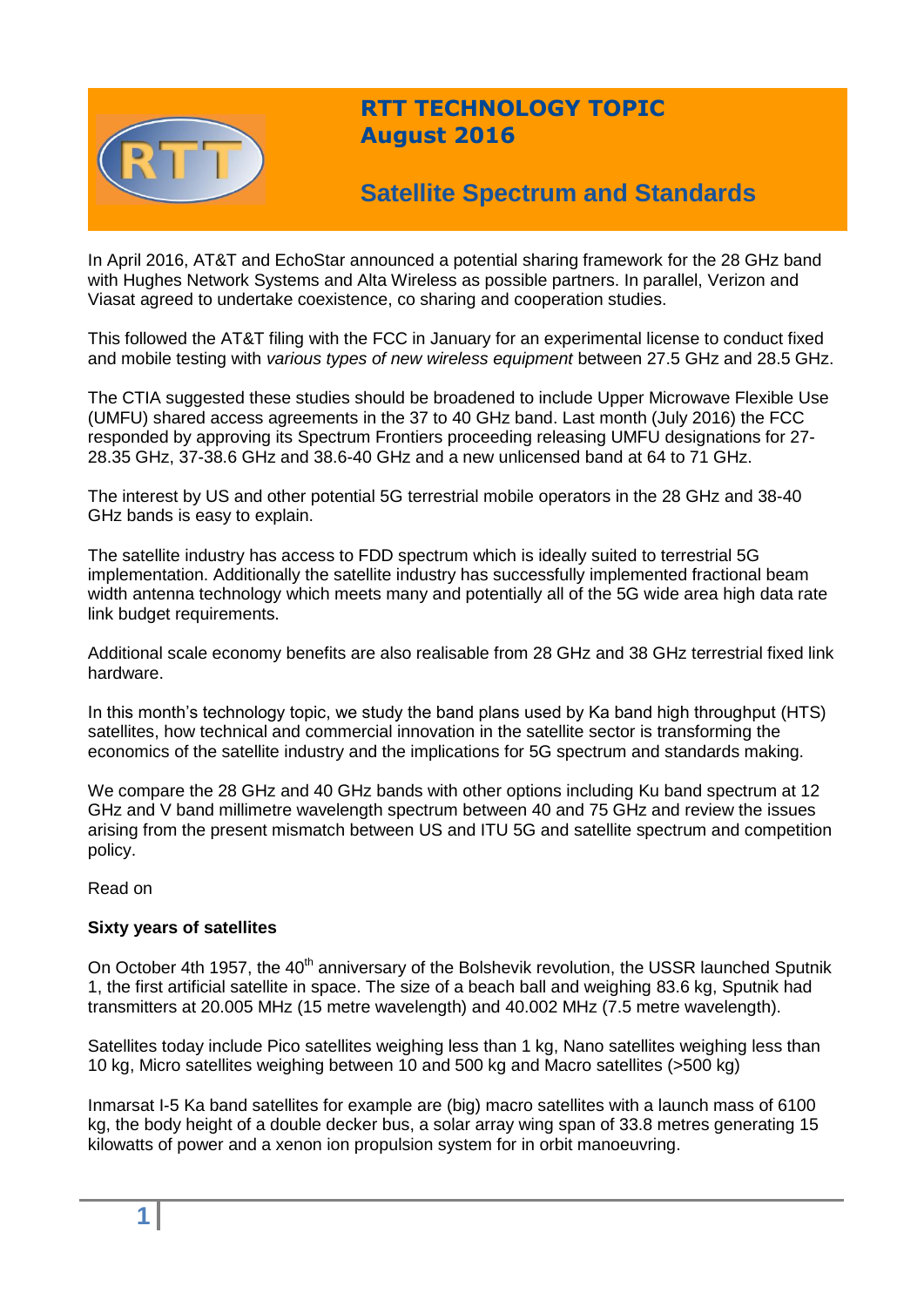The economics of delivering large and small satellites into space are being transformed by launch innovation, for example reusable rockets from Space X, Europeanized Soyuz rockets and electric satellites (launched into interim orbits before floating up to their final orbit). Satellites are lasting longer and can be refuelled and repaired in space.

Sixty years ago, Sputnik spurred the formation of NASA. The Cuban missile crisis of 1962 highlighted the strategic importance of space. The 1962 Satellite Communications Act *'allowed the US Government to supervise fair access for commercial satellites'* and coincided with the launch of Telstar 1, the world's first communications satellite, followed in 1963 by the first geosynchronous satellite.

The Satellite Communications Act created Comsat which in 1964 became Intelsat with a membership of 17 nations. In April 1965, the first Intelsat satellite, Early Bird was launched into geostationary orbit to deliver *'TV and telephone and telegraph and high speed data*'– the world's first quad play platform.

The Intelsat regulatory model was adopted in other regions. Eutelsat was formed in 1977 to operate the first European satellite (launched in 1983). Arabsat was founded in 1976 by the 21 member states of the Arab league.

Inmarsat (the **In**ternational **Mar**itime **Sat**ellite Organisation) had a different starting point, set up as an International Service Operator in 1976 to oversee safety of life at sea (SOLAS).

In 1982 Inmarsat started to provide mobile satellite communication services extending to land mobile in 1989 and aeronautical services in 1990. It was the first of the International Satellite Operators to deregulate (in 1999) as a response to the ITU 'open skies policy'. They were followed by Intelsat and Eutelsat in 2001.

This was not good timing. The dot com bubble had burst in 2000 and the telecom industry followed two years later. The dot com boom had produced a feverish investment in transatlantic fibre and over supply. All that unlit dark fibre meant that per bit long distance delivery prices reduced to almost zero.

In parallel, the satellite operators needed to maintain existing terrestrial and space hardware and put together plausible investment plans for new Ku band and Ka band constellations.

The result was that the satellite sector started to run uncomfortably high debt ratios. The debt servicing cost of Intelsat is presently equivalent to buying three satellites a year.

Fortuitously income from TV including income from fully amortized C band satellites and military payloads have helped to save the day but it is a tribute to the satellite industry and their patient shareholders that they survived their first 15 years in the private sector and remain in a position to justify new R and D and hardware and software investment.

#### **Satellite Technology Innovation- Fractional Beam Width Antennas**

The proof of this can be observed by considering present Ku and Ka band satellite technology innovation.

This includes fractional beam width antennas with a 3dB beam width between 0.5 and 1.5 degrees implemented as 12 to 100 spot beam arrays.

At this point it is worth highlighting the difference between fractional beam width antennas and MIMO systems. Both approaches require highly linear transmit and receive paths to support phase shifting, both require adequate wavelength spacing between antennas but everything else is different.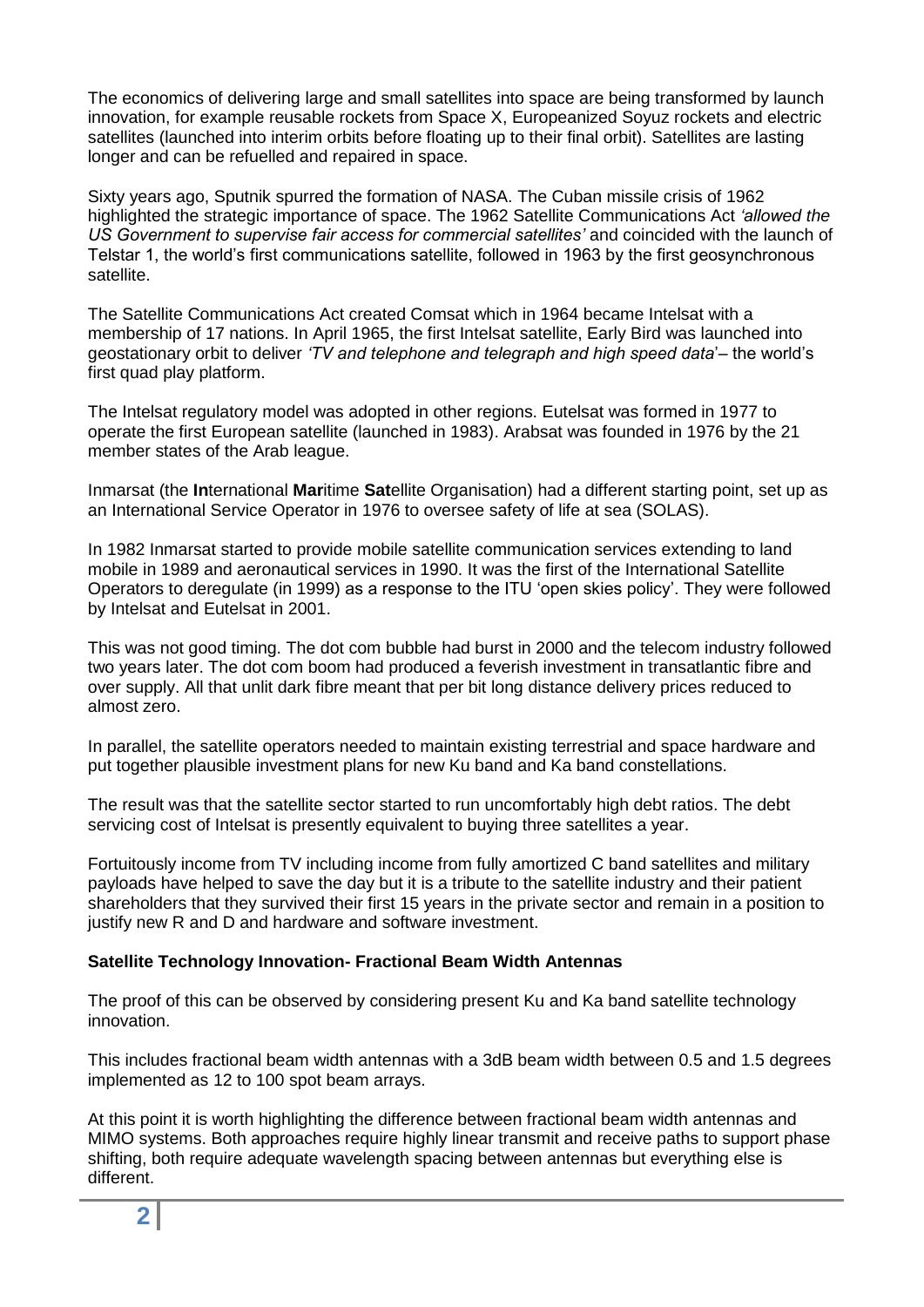MIMO systems are configured to produce multiple paths with each path separately modulated and channel coded (and amplified) to support high per user data rates with adequate multiplexing efficiency over short distances. Fractional beam width antennas are configured to deliver link budget gain from single narrow beam paths between a base station and user/IOT device.

MIMO systems exploit multi path. Fractional beam width antennas minimize multi path (and the associated delay spread). A well designed fractional beam width antenna can produce more than 40 dBi of isotropic gain – the primary objective is to support moderately high data rates over long distances rather than super high data rates over short distances. Fractional beam width antennas are the single most important technology enabler for present generation of high throughput (HTS) satellites. They are used to focus 'on demand' RF energy on small geographic areas.

Fractional beam width antennas can also be used in terrestrial networks to focus 'on demand' RF energy on individual users or IOT devices. This makes them the single most important technology enabler for cost economic power efficient wide area high data rate high mobility 5G networks.

### **FDD dual use dual band spectrum with fractional beam width antennas**

The other important difference between MIMO and fractional beam width antennas is that MIMO is more efficient when implemented in TDD spectrum as the uplink and downlink are reciprocal.

However TDD systems do not deliver the same sensitivity as FDD systems and get less sensitive and less efficient with distance. In other words TDD systems do not scale efficiently in wide area networks and only work adequately well if all operators are co sited which given present competition policy is largely impractical. The same applies in the satellite sector.

A typical Ka band satellite FDD band plan at 28 GHz has four 250 MHz uplink channels between 28.35 GHz and 30 GHz paired with a downlink between 17.7 and 21.2 GHz. This is matched to a military band uplink at 30 to 31 GHz and a military down link at 20.2 to 21.2 GHz

The Ka band payload of an Inmarsat Global Express satellite can be switched between military and commercial frequencies with the military bands supporting a range of high added value applications including unmanned aerial vehicle (UAV) connectivity and control.

#### **Present Launch Plans – Intelsat and Eutelsat**

In 2009, Intelsat announced a \$3.5 billion fleet investment and a hosted payload agreement with the Australian defence force followed in 2012 by plans for a new generation (known as the EPIC generation) of high throughout (HTS) satellites.

Two of these 6500 kg satellites, built by Boeing, are capable of being launched from a single Ariane 5 rocket. The satellites are initially planned to have Ku band transponders with services being targeted to aeronautical and maritime markets, treading on Inmarsat's traditional stamping ground.

Eutelsat have a 44 transponder Ku band electric satellite (Eutelsat 7C) planned for launch in the third quarter of 2018 optimised to provide service to sub Saharan Africa and a Ka band satellite built in Israel called AMOS (Affordable Module Optimized Satellite but also a Jewish prophet) to be launched on a Space X rocket from Cape Canaveral.

Facebook have announced an agreement with Eutelsat to use this satellite to provide low cost internet access to Africa using six of the AMOS Ka band spot beams. The satellite GSO orbit at 4 degrees west will also provide coverage for the Middle East, Western, Central and Eastern Europe though some country specific landing rights issues will need to be resolved.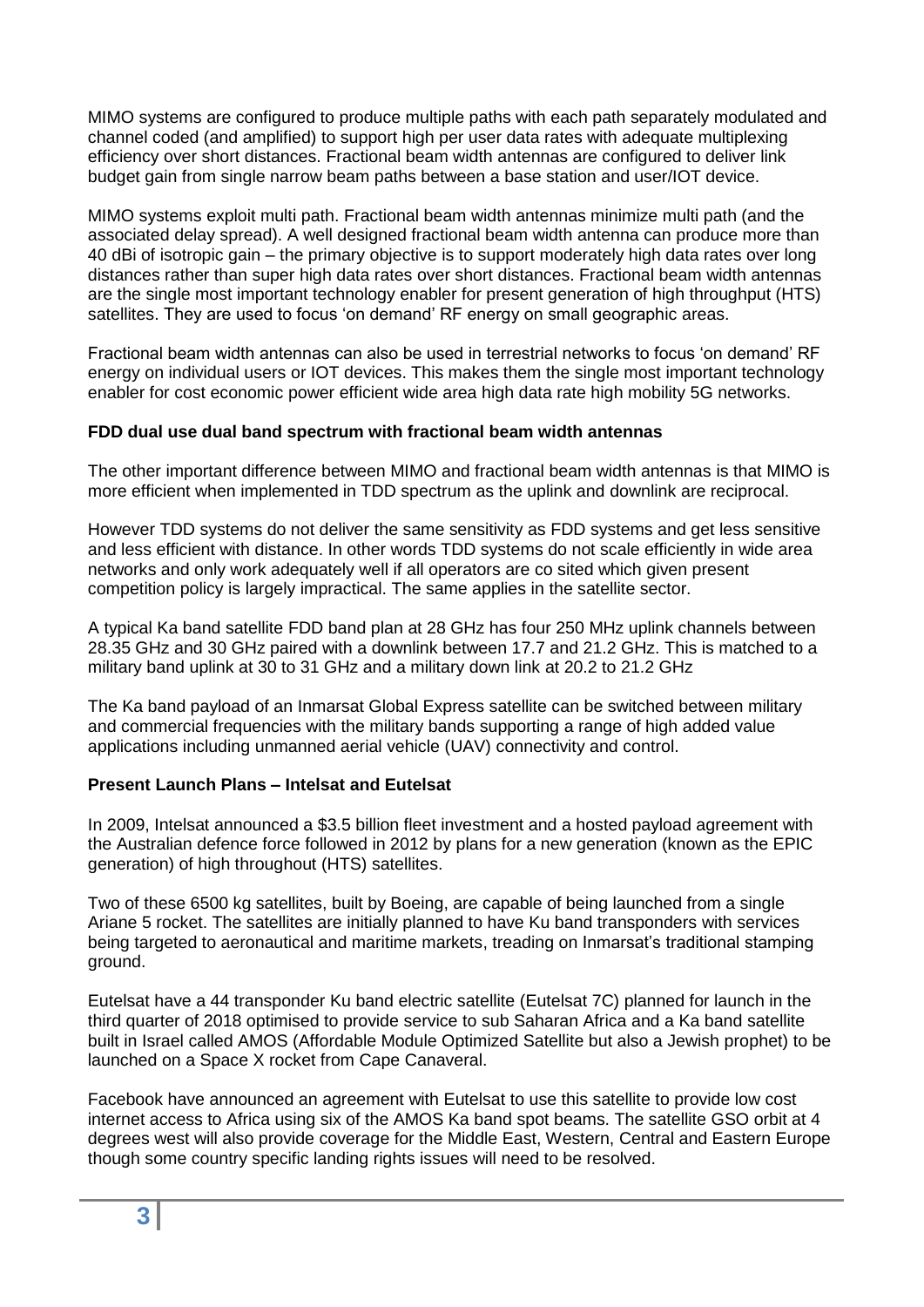#### **People and politics in the satellite industry**

This brings us to politics and the people behind the politics. On the 13 April 2016, Congressman Jim Bridenstein, a Congressman from Oklahoma, home of the Oklahoma Air and Space Port, introduced the American Space Renaissance Act.

The Act envisions a renaissance of the military, civil and commercial US space industry. Citing Mr Putin's investment in Glonass, Mr Bridenstein makes the American case for military investment in 'the ultimate military high ground', the need to invest in civil space missions including a Mars mission (27 NASA space missions have been cancelled over the past twenty years at a cost of \$20 billion) and a favourable regulatory environment for Mr Musk at Space X and Mr Branson at Virgin Galactic.

A significant number of Republican congressmen and senators are also apparently planning to launch Mr Trump into deep space at the earliest opportunity.

The bill is supported by EchoStar owned by Charles Ergan who also owns Dish Networks and bought \$1 billion par value Light Squared stock in 2013 at a deep discount following the Light Squared Chapter 11 filing in May 2012. As with the early years of the competitively regulated cellular industry, individuals can make a major market impact and a not inconsiderable fortune, Craig Mc Caw being a notable example.

Mr McCaw then went on to invest in the Teledesic satellite project, a planned constellation of low-Earth orbit (LEO) satellites operating in Ka-band (30GHz uplink/20 GHz downlink) with the mission to deliver low cost internet connectivity from initially 840 satellites (1993) and then 288 satellites (1997). Teledesic closed down in October 2002.

Light Squared by comparison has re-emerged as Ligado, the Spanish for connected, chaired by Ivan Seidenberg, the former Chairman and CEO of Verizon and Reed Hundt, former Chairman of the FCC. The name at least suggests a Latin American low cost inter connectivity business plan.

#### **Third time lucky for hybrid satellite terrestrial networks?**

The reappearance of Light Squared could be interpreted as a positive indication that hybrid terrestrial satellite networks could be on the agenda again. However Ligado is not being positioned as a hybrid network. There are existing examples of hybrid networks such as Thuraya (GSM+ satellite) which are technically and commercially successful but only in high ARPU countries with large amounts of desert. There are also VHF satellite systems such as Orbcomm providing IOT connectivity that could potentially be combined with terrestrial cellular networks.

Dish Networks has applied for a patent for reusing frequencies between satellite and terrestrial systems based on MIMO and beam forming. Dish is part of a coalition of ten companies that is lobbying the FCC to reallocate 500 MHz of presently unused Non Geostationary Orbit Fixed Service Spectrum (NGSO FSS) between 12.2 and 12.7 GHz (the lower end of Ku band) for '5G' Multi-Channel Video Distribution and Data Services (MVDSS).

This would reduce the NGSO allocation to 11.7 to 12.2 GHz though this is being contested by Space X, One Web LCC and Intelsat. One Web, based in the Channel Islands raised \$500 million in June 2015 and partnered with Airbus to build 900 low earth orbit satellites to be launched on Soyuz rockets in 2018 and 2019 though an additional \$2.5 billion (and an operating license) will be needed to make this viable. Space X has similar plans to build a constellation of 4000 Ku band satellites

#### **Scale and standards issues**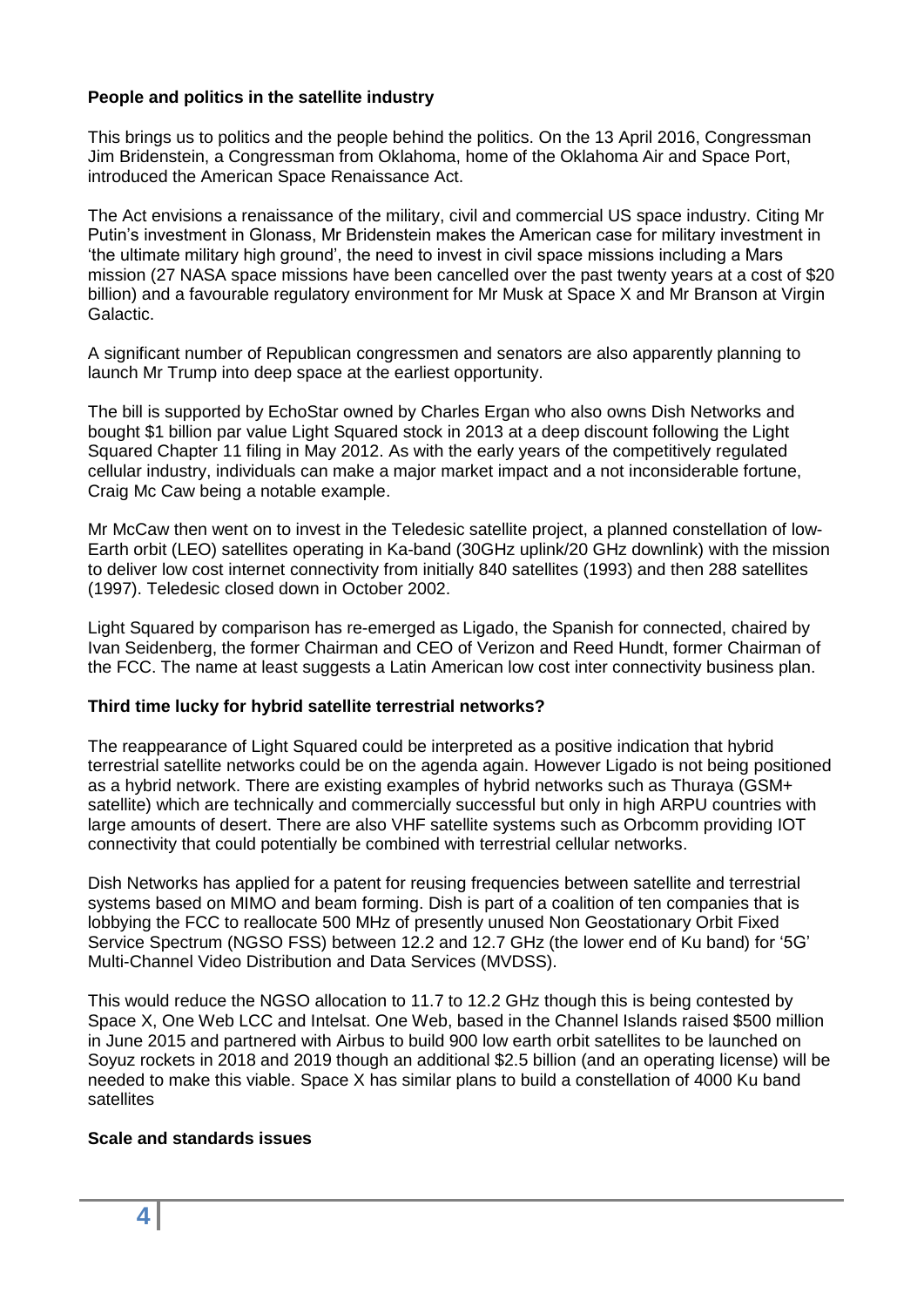Compared to Ka band, Ku band has the advantage of a lower rain fade margin but there is a scale and standards issue.

Apart from satellite TV with DVB-S as a relatively widely adopted standard in Europe and Asia, the satellite industry is dominated by proprietary physical layers with minimal overlap with present terrestrial cellular radio standards. Within ETSI, efforts were made ten years ago to support UMTS/IMT-2000 interoperability with satellite systems at 2 GHz adjacent to terrestrial cellular Band 1 but little progress was made. Market presentations about LTE and satellite integration are statements of intention rather than imminent reality.

However we would argue that 5G needs the satellite industry. The satellite industry doesn't need 5G but that is not to say that 5G/satellite integration would not be mutually beneficial.

5G needs the satellite industry because economic wide area high data rate high mobility connectivity can only be achieved by using techniques such as adaptive fractional beam width antennas that are already deployed in the satellite sector.

Economic wide area high data rate high mobility connectivity can only be achieved by using spectrum already used by the satellite industry.

#### **Channel bandwidths and pass bands – satellite and 5G band plan implications**

This becomes obvious when channel bandwidth requirements are considered.

As per user data rates increase, wider channel bandwidths are required to maintain multiplexing gain. However wider channel bandwidths reduce RF efficiency particularly in space constrained user devices.

So for example in an ideal world, antennas would work over a bandwidth of 10% of centre frequency and filters would work over 4% of centre frequency.

These ideal bandwidths are often exceeded. With antennas this is achieved by changing the electrical length of the antenna or increasing the physical length (for example a PIFI antenna) but in both cases there will be an efficiency loss. With RF filters, wider pass bands soften the filter edges and increase the amount of adjacent channel leakage and inter and intra system interference. This can be mitigated by introducing additional filters, roofing filters as one example, but these increase insertion loss and take power out of the mobile uplink link budget.

The get out clause is that it is not the channel bandwidth that is important but the channel bandwidth as a ratio of the centre frequency.

RF filters are the reason that pass bands in cellular FDD networks below 1GHz are typically not more than 40 MHz (4% bandwidth ratio) supporting some combination of 5 MHz and 10 MHz LTE channels.

The expectation within LTE Advanced is that pass bands of 100 MHz will be needed to deliver an adequate compromise between multiplexing gain and RF efficiency.

100 MHz at 3 GHz is an efficient (3.3%) bandwidth ratio.

There is some consensus that an initial 5G network deployment in five years' time (2020) will need a channel bandwidth of 250 MHz to deliver adequate multiplexing efficiency. If spectrum continues to be auctioned on the basis of four operators per band this implies a pass band of 1 GHz.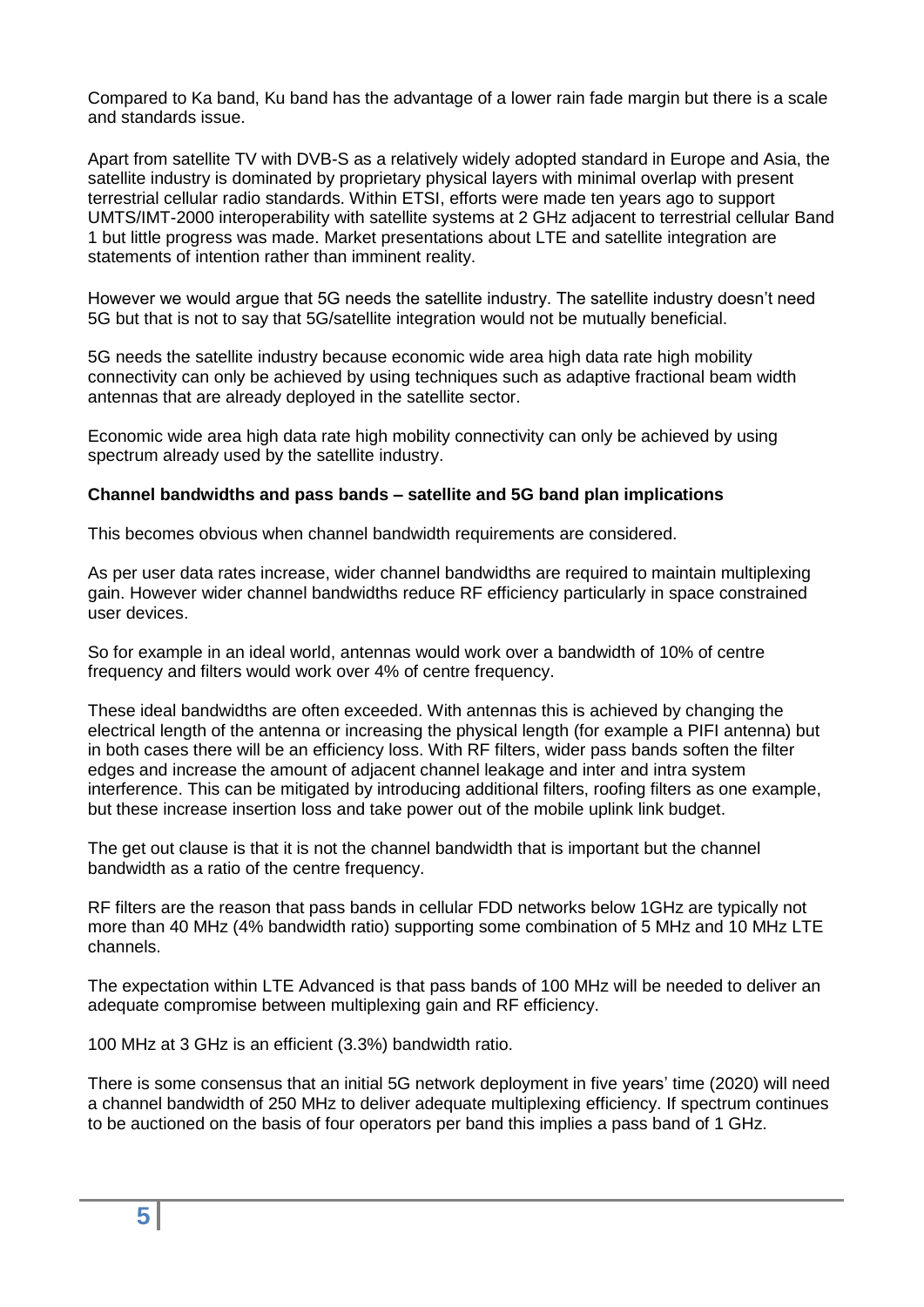This means that the centre frequency will need to be somewhere close to 30 GHz. This coincides with the spectrum presently being used by Ka Band HTS satellites. Anything much below this would compromise RF efficiency.

By 2025 a channel bandwidth of 500 MHz implies a pass band of 2 GHZ increasing to 1 GHz by 2030 implying a pass band of 5 GHz. This bandwidth is only practical from an RF efficiency bandwidth ratio perspective using the millimetre band, with the spectrum either side of automotive radar being an obvious option.

Automotive radar is being implemented between 77 and 81 GHz leaving 5 GHz pass bands either side between 72 and 77 GHz (immediately adjacent to the newly designated US unlicensed band between 64 and 71 GHz) and 82 to 87 GHz. This assumes that in ten years' time, digital signal processors will be capable of handling 1GHZ channel bandwidths and 5 GHz pass bands power efficiently across a dynamic range of 100 dB. Given that the automotive industry has a similar problem to solve, it will probably happen.

Ku band is a possible alternative to Ka band and has the advantage of a lower fade margin but it is currently hard to see how these proposals could scale globally. The pass band of 500 MHz potentially available at 12 GHz is also arguably insufficient if a multi operator auction model is required. A 1 GHz pass band at 12 GHz, assuming it could be made available, would result in a loss of RF pass band efficiency.

By contrast, the 28 GHz band is conveniently allocated on a 250 MHz channel raster within a 1 GHz pass band with an efficient (2.5%) bandwidth ratio. The band has established scale in fixed link terrestrial hardware which could be translated into low cost 5G hardware. 28 GHz is therefore arguably an optimum technical and commercial start point for 5G deployment with 38 to 40 GHz as a second alternative.

Later deployments based on 500 MHz and 1 GHz channel bandwidths within a pass band of 4 or 5 GHz are going to be technically more efficient at millimetre wavelengths at 70 and 80 GHz.

#### **Summary**

It is difficult to see how 5G can be deployed cost efficiently and power efficiently without borrowing from present satellite technologies and without initially using satellite spectrum in the centimetre band (Ka band and possibly Ku band) and longer term in E band, V and W band (the millimetre band).

The AT@T announcements with EchoStar and Verizon and Viasat and Facebook and Eutelsat are an early sign of this emerging dependency and appear to be validated by a shift in US spectrum and competition policy.

This shift is not reflected in present ITU spectrum or standards policy and needs to be factored in to future competition policy. Satellite operators have by and large been gifted their spectrum and typically have access to at least 4 GHz of aggregated bandwidth (including L band and C band allocations).

It will however be a delicate balancing act to arbitrate what are likely to be complex coexistence, co-sharing cooperation and commercial challenges and opportunities between the 5G community and satellite industry. The complexity will likely be compounded by the US taking a significantly different approach to the rest of the world in terms of regulatory and competition policy. The 28 GHz band would appear to be particularly well suited to initial 5G deployment but will be politically challenging if global scale is to be achieved.

#### **Learn more about these topics**